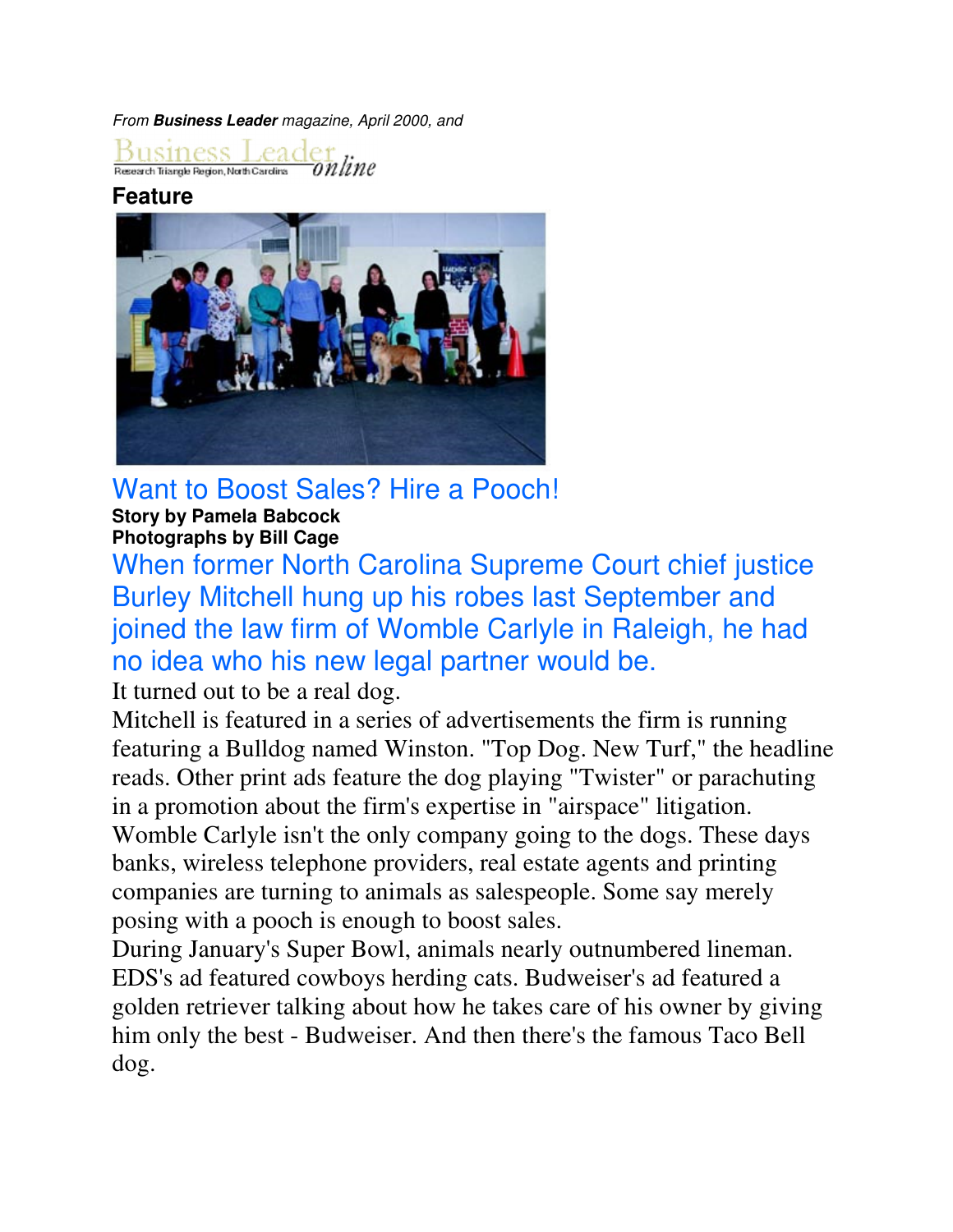When BellSouth Mobility needed a canine actor for a series of ads for its Mobility DCS service, it turned to Gracie, a 4-year-old border collie owned by Bonnie Buchanan of Sanford. Buchanan runs Bon-Clyde Canine Professionals, where she teaches canine acting and provides dogs for TV and print work.

## "What Eileen Ford is to the modeling world, Buchanan is to the local dog acting/modeling world."

BellSouth began using the dog in April 1998 to demonstrate the company's "rollover minutes" promotion. In the ad, Gracie mimicked playing dead to show what happens to the competitors' minutes, and rolled over repeatedly to show what happens to BellSouth minutes. "Sales went through the roof because it was a great offer," says Mike Fox, a senior vice president at Long Haymes Karr in Winston-Salem, who oversees the BellSouth account. "The dog happened to be a really simple, easy-to-understand device. That was how the dog was born." Two years later, the ads and promotions have changed, but the dog is just as popular. Since then, Gracie has acted in nearly 19 television spots, newspaper and radio ads for BellSouth. The dog and Buchanan have gone to dozens of grand openings at BellSouth stores in the Carolinas, Tennessee and Georgia. There, customers get photographs of Gracie complete with paw prints (they use a stamp) and autographs, which Buchanan signs for the dog. There's even a beanbag likeness of Gracie for sale at BellSouth stores.

"It's been a whirlwind tour. BellSouth even invited the dog as a dinner guest to a millennium party it threw in Raleigh. Gracie had her own place setting at the table and really enjoyed the food," Buchanan reports.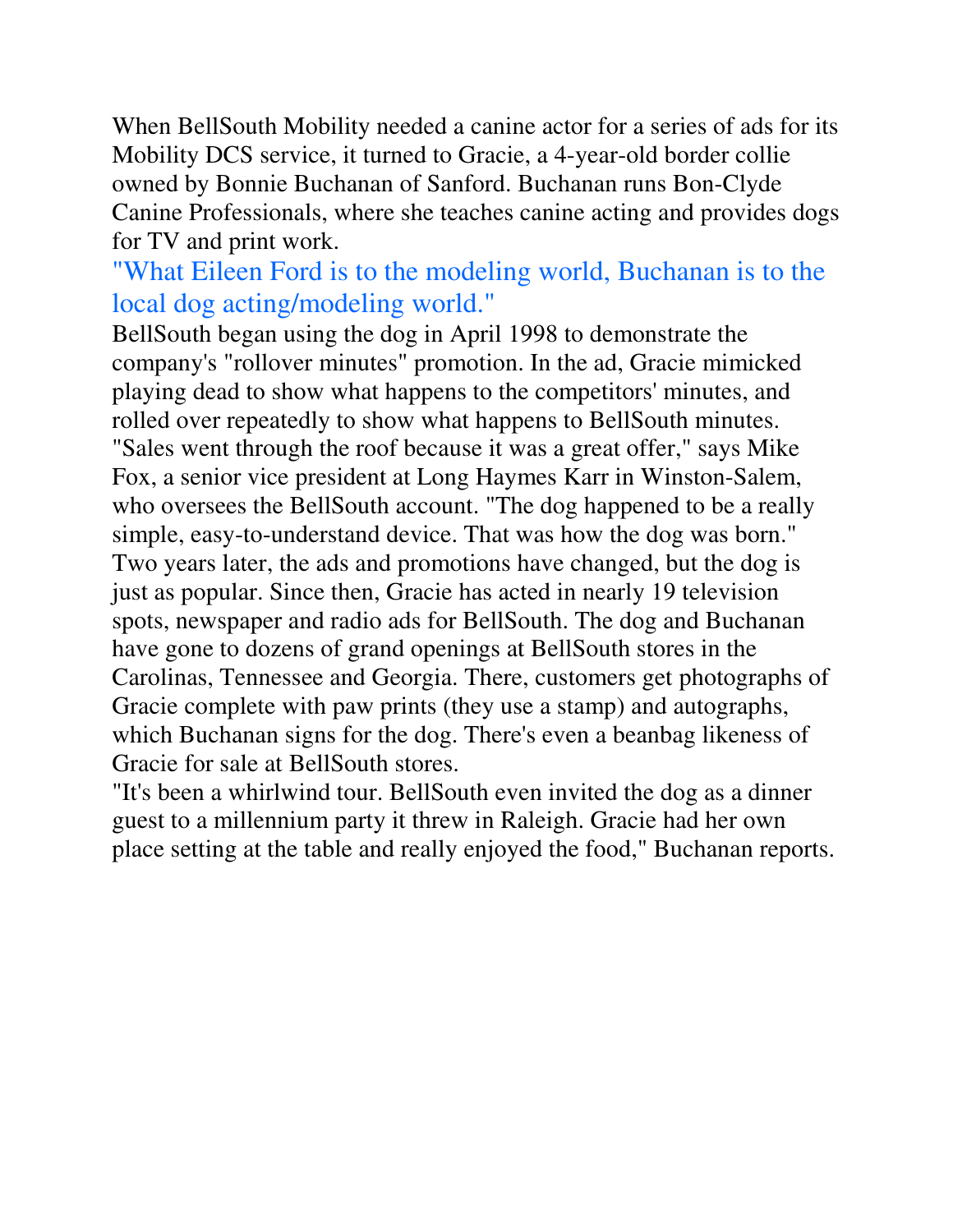

While there are no statistics available, Fox says there's a surge in animals being used to promote non-pet products. He attributes it to the principle of borrowed interest.

"Borrowed interest means you don't have anything interesting to say about your product, there's nothing new to differentiate it from similar products on the market (now available in six new flavors, for example)," Fox says. "Typically, advertisers will go to animals or celebrities." (Fox is quick to point out that BellSouth always has something that differentiates itself from its competitors.)

Take Budweiser, for example. What's different about Budweiser? It's still hops and barley, but they also have a frog and a couple of sarcastic lizards. There's another reason. Animals, not unlike babies, occupy a warm spot in people's hearts. "Feature a dog, feature a kid, pull at the heart strings," Fox says.

He says there was no great scheme to using Gracie in all the BellSouth ads. He draws a comparison to Taco Bell, which he says never intended to feature a chihuahua in every ad.

"The Taco Bell chihuahua was not some masterplan thought up by an ad agency," Fox says. "Can you imagine the meeting? Let's use a chihuahua and it will become a national sensation and people will end up buying a stuffed likeness of of the dog that costs more than any of the food we sell."

Fox says the ads have had a strong impact on product awareness. "The key is as the two years have evolved, fewer people recognize the guy in the ads and more people recognize the dog," he says.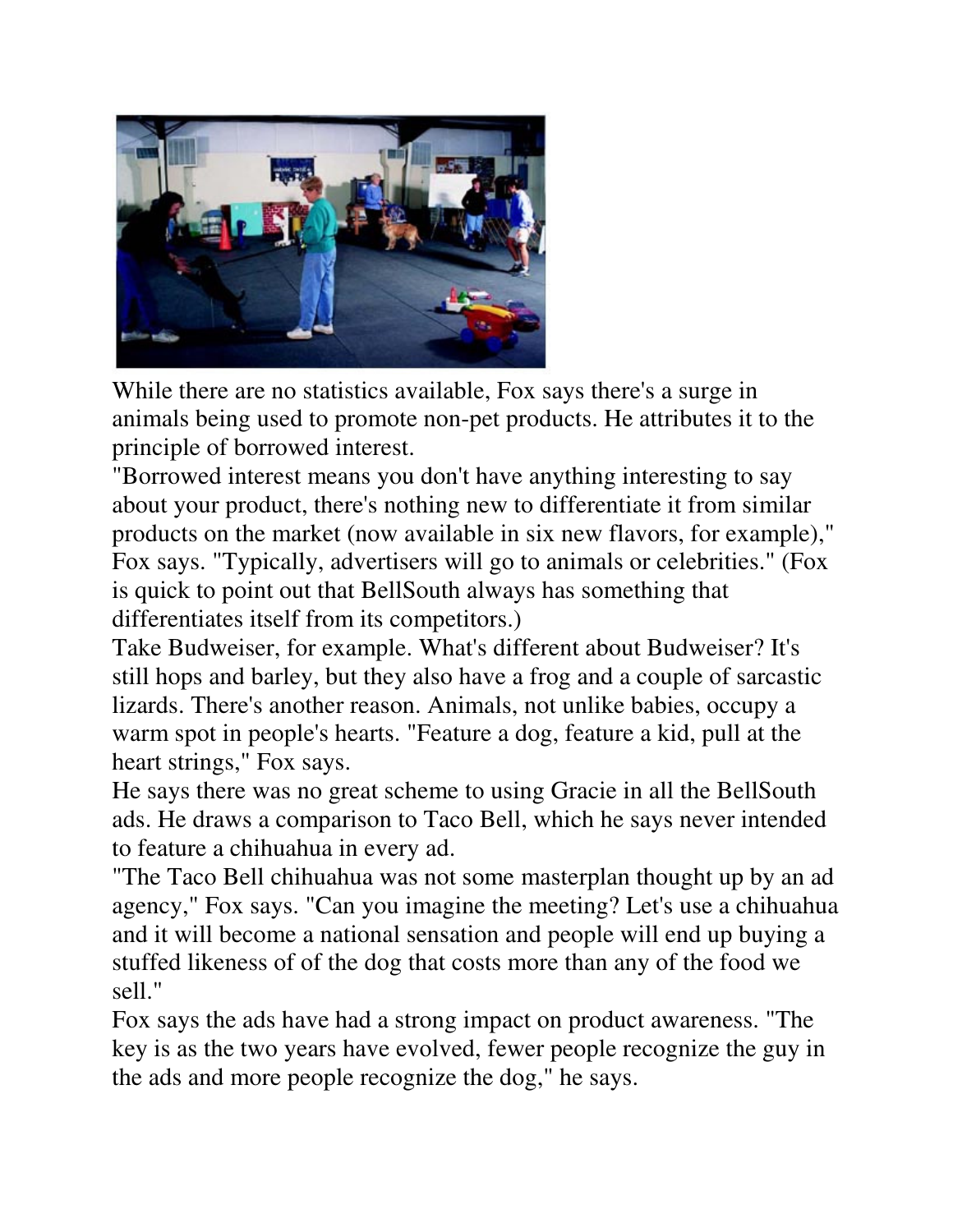Gracie and Buchanan's dog Toga, a mixed breed, have also been featured in a commercial for Hyder's Family Store, a High Point furniture store.

As Morty and Shorty, the dogs tore up a sofa and jumped off tables in a sequence in which they're left home with the kids. The children, horrified by the destruction, decide they need to go to Hyder's to replace the furniture before mom and dad get home.

Buchanan has booked dozens of other dogs. Bank of America recently turned to her for a "Best Friends" ad campaign that took her and two clients' canines, a boxer and Bernese mountain dog, on a 30-minute hike straight up Crowder Mountain near Charlotte. For the still photography shoot, the dogs pretended to kiss the model on the lips. To get the shot, the photographer ended up putting the dogs' favorite food in the actor's mouth.

"Both dogs were excellent kissers, and with the help of peanut butter and chicken they had a great time doing it," Buchanan says. The image is on the cover of the bank's brochures and in its signage.

Womble Carlyle has had success with a branding campaign featuring Winston. The firm first used a dog in ads in 1996 when it introduced the firm's new logo and slogan "Our Lawyers Mean Business." To play off the dog, the punch line on one ad read: "The bad news is that your rich aunt has named her bulldog her sole beneficiary in Miami," and featured the dog staring at the reader.

The campaign was a hit, particularly within the firm. To lawyers and staff, the bulldog resembled a senior partner, someone who is tenacious, loyal, and fiercely protective of clients' interests, says Paula Blanchat, the firm's marketing administrator in Winston-Salem.

"It was at that moment we realized that many of the characteristics of a bulldog are the characteristics a client would want in a lawyer," Blanchat said.

Clamor for the bulldog continued. The firm got help from consultants and came up with its very own bulldog, named after the founding office in Winston-Salem. Winston has become the centerpiece of a new campaign.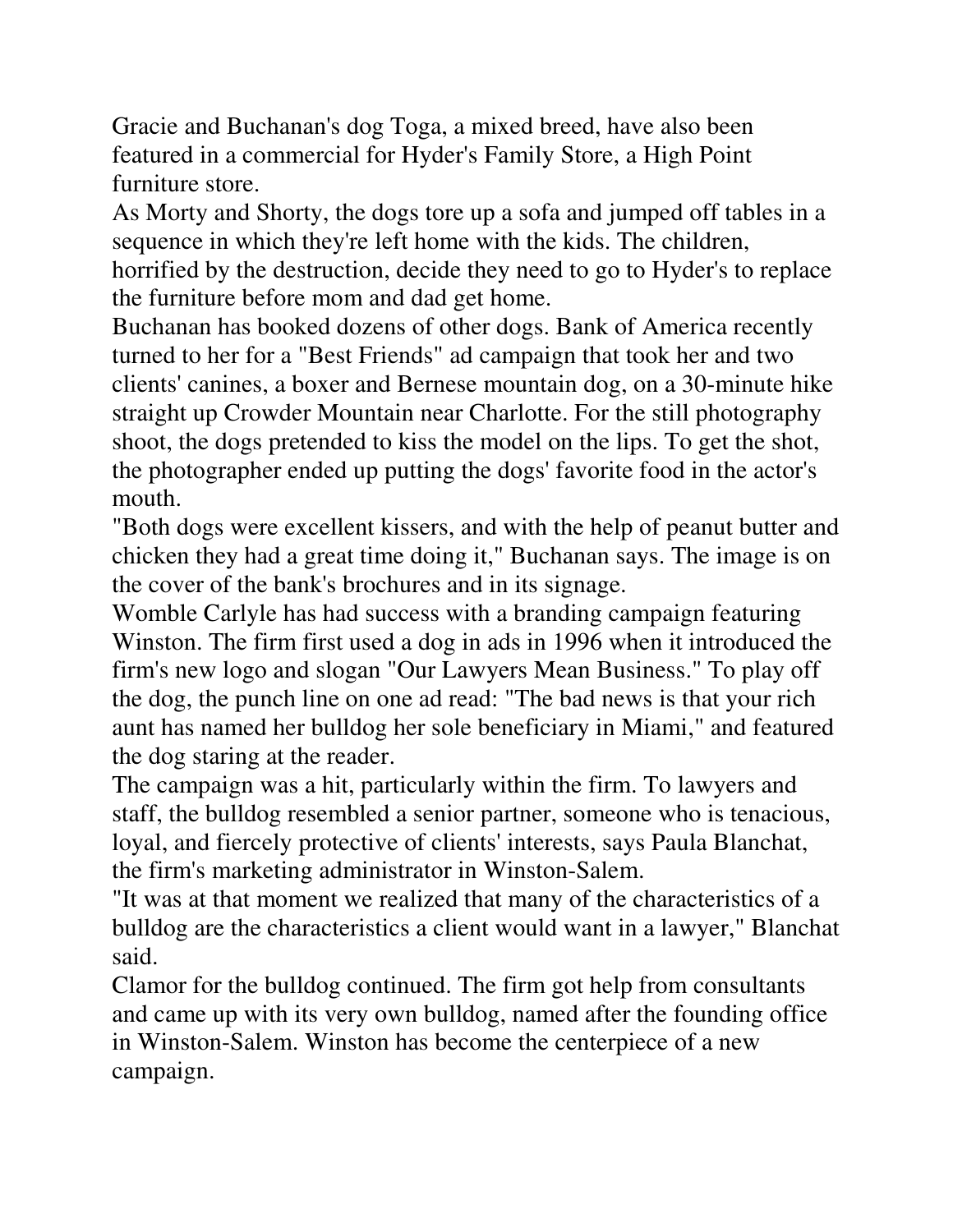Since dogs are territorial, the firm uses the dog to showcase Womble Carlyle's turf with ads touting "stomping grounds," "business arenas" and "airspace."

Admirers call to request the prized mascot's photo or any number of products, including mouse pads, tee-shirts or coffee mugs featuring the dog, Blanchat said.

When Don Dempsey, owner of Kwik Copy in Greensboro, needed an image for his most recent ads, he turned to Batman, his 15-month-old black Labrador retriever.

Since June, the dog has graced a series of ads in several Triad publications. In the first ad, he's identified as "Batman the Shop Dog." In subsequent ads, the dog is promoted to "partner."

"We decided we wanted to do something to distinguish ourselves," Dempsey says. "We've had really good response to it. People come in all the time and say, 'I saw your dog in the ad.'"

Batman even comes to work at the seven-employee commercial quick printer, schmoozing customers throughout the day and throwing his favorite toy, a tennis ball, at the press operators.

"We have customers who stop by just to see him, and they don't have any business to do," Dempsey says. "I think it has helped people remember us. That's the identity we wanted to create. Putting just my picture in the ad certainly isn't going to do it."

Indeed, canines are cashing in on commercial careers these days. So next time you're looking for that perfect pitch person, think again. You may want to turn to a four-legged friend.

*Pamela Babcock is a Raleigh writer.*

## **Looking for a Spokesdog?**

Need the perfect animal for your next ad campaign? Check out Bon-Clyde Canine Professionals in Sanford. Owner and trainer Bonnie Buchanan can teach your dog everything, from how to shake hands to how to get in bed and pull the covers over his head. The school is the only one in the region that teaches canine acting, and draws clients from as far away as Washington state and Canada. (There is one cat in the acting program.)